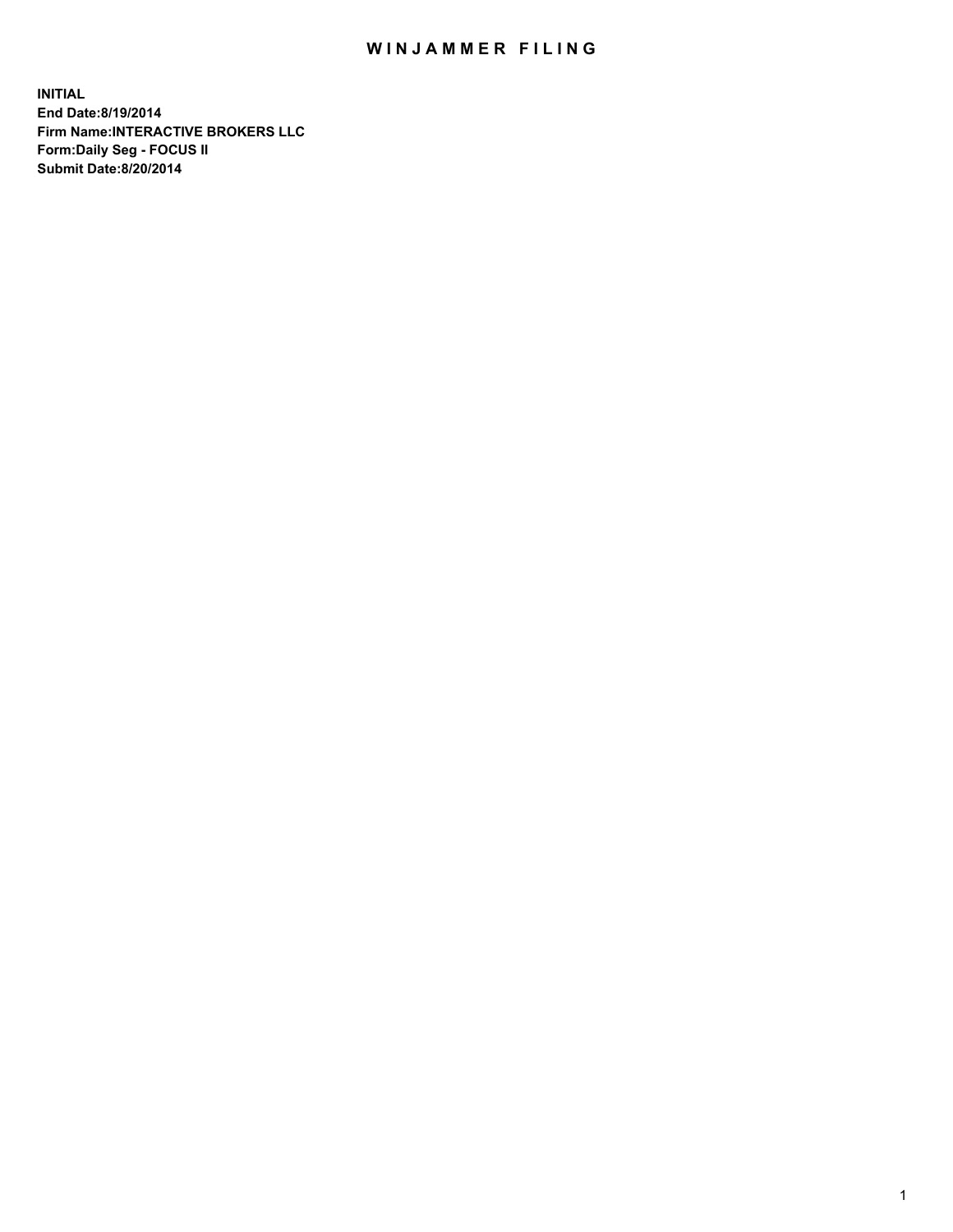## **INITIAL End Date:8/19/2014 Firm Name:INTERACTIVE BROKERS LLC Form:Daily Seg - FOCUS II Submit Date:8/20/2014 Daily Segregation - Cover Page**

| Name of Company<br><b>Contact Name</b><br><b>Contact Phone Number</b><br><b>Contact Email Address</b>                                                                                                                                                                                                                          | <b>INTERACTIVE BROKERS LLC</b><br><b>Michael Ellman</b><br>203-422-8926<br>mellman@interactivebrokers.co<br>$m$ |
|--------------------------------------------------------------------------------------------------------------------------------------------------------------------------------------------------------------------------------------------------------------------------------------------------------------------------------|-----------------------------------------------------------------------------------------------------------------|
| FCM's Customer Segregated Funds Residual Interest Target (choose one):<br>a. Minimum dollar amount: ; or<br>b. Minimum percentage of customer segregated funds required:% ; or<br>c. Dollar amount range between: and; or<br>d. Percentage range of customer segregated funds required between:% and%.                         | <u>0</u><br><u>0</u><br>155,000,000 245,000,000<br>0 <sub>0</sub>                                               |
| FCM's Customer Secured Amount Funds Residual Interest Target (choose one):<br>a. Minimum dollar amount: ; or<br>b. Minimum percentage of customer secured funds required:% ; or<br>c. Dollar amount range between: and; or<br>d. Percentage range of customer secured funds required between:% and%.                           | <u>0</u><br>0<br>80,000,000 120,000,000<br>0 <sub>0</sub>                                                       |
| FCM's Cleared Swaps Customer Collateral Residual Interest Target (choose one):<br>a. Minimum dollar amount: ; or<br>b. Minimum percentage of cleared swaps customer collateral required:% ; or<br>c. Dollar amount range between: and; or<br>d. Percentage range of cleared swaps customer collateral required between:% and%. | $\overline{\mathbf{0}}$<br><u>0</u><br>0 <sub>0</sub><br>0 <sub>0</sub>                                         |
| Current ANC:on<br><b>Broker Dealer Minimum</b><br>Debit/Deficit - CustomersCurrent AmountGross Amount<br>Domestic Debit/Deficit<br>Foreign Debit/Deficit                                                                                                                                                                       | 2,363,170,907 19-AUG-2014<br>338,217,926<br>3,162,478<br>2,624,4870                                             |
| Debit/Deficit - Non CustomersCurrent AmountGross Amount<br>Domestic Debit/Deficit<br>Foreign Debit/Deficit<br>Proprietary Profit/Loss<br>Domestic Profit/Loss<br>Foreign Profit/Loss                                                                                                                                           | 0 <sub>0</sub><br>0 <sub>0</sub><br><u>0</u><br><u>0</u>                                                        |
| Proprietary Open Trade Equity<br>Domestic OTE<br>Foreign OTE<br><b>SPAN</b><br><b>Customer SPAN Calculation</b>                                                                                                                                                                                                                | <u>0</u><br><u>0</u><br>1,108,244,432                                                                           |
| Non-Customer SPAN Calcualation<br><b>Proprietary Capital Charges</b><br>Minimum Dollar Amount Requirement<br>Other NFA Dollar Amount Requirement                                                                                                                                                                               | <u>13,389,615</u><br><u>0</u><br>20,000,000 [7465]<br>21,497,371 [7475]                                         |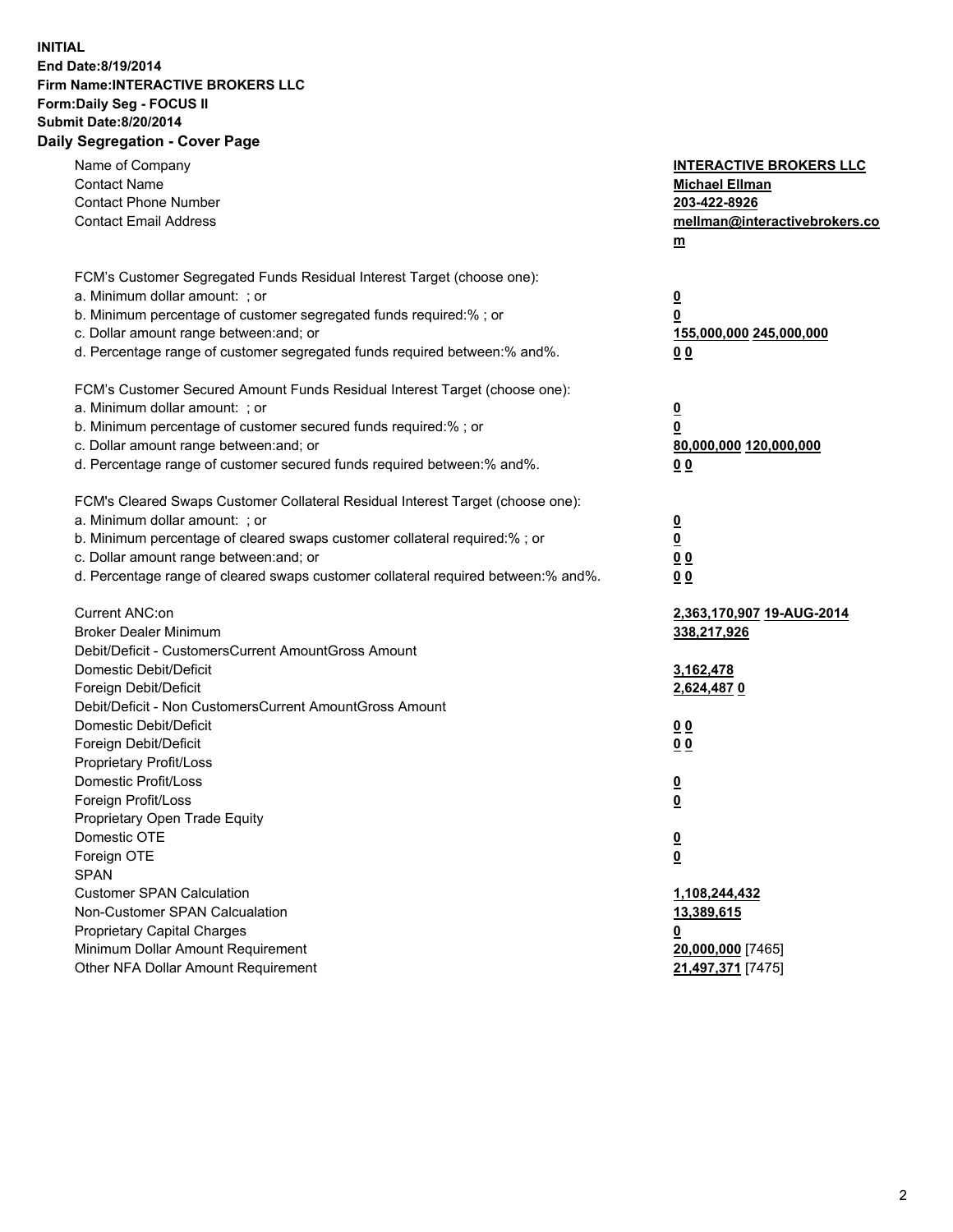## **INITIAL End Date:8/19/2014 Firm Name:INTERACTIVE BROKERS LLC Form:Daily Seg - FOCUS II Submit Date:8/20/2014 Daily Segregation - Secured Amounts**

|     | Daily Ocglegation - Occarea Anioants                                                        |                                   |
|-----|---------------------------------------------------------------------------------------------|-----------------------------------|
|     | Foreign Futures and Foreign Options Secured Amounts                                         |                                   |
|     | Amount required to be set aside pursuant to law, rule or regulation of a foreign            | $0$ [7305]                        |
|     | government or a rule of a self-regulatory organization authorized thereunder                |                                   |
| 1.  | Net ledger balance - Foreign Futures and Foreign Option Trading - All Customers             |                                   |
|     | A. Cash                                                                                     | 320,797,451 [7315]                |
|     | B. Securities (at market)                                                                   | $0$ [7317]                        |
| 2.  | Net unrealized profit (loss) in open futures contracts traded on a foreign board of trade   | -846,533 [7325]                   |
| 3.  | Exchange traded options                                                                     |                                   |
|     | a. Market value of open option contracts purchased on a foreign board of trade              | 88,459 [7335]                     |
|     | b. Market value of open contracts granted (sold) on a foreign board of trade                | -120,830 [7337]                   |
| 4.  | Net equity (deficit) (add lines 1.2. and 3.)                                                | 319,918,547 [7345]                |
| 5.  | Account liquidating to a deficit and account with a debit balances - gross amount           | 2,624,487 [7351]                  |
|     | Less: amount offset by customer owned securities                                            | 0 [7352] 2,624,487 [7354]         |
| 6.  | Amount required to be set aside as the secured amount - Net Liquidating Equity              | 322,543,034 [7355]                |
|     | Method (add lines 4 and 5)                                                                  |                                   |
| 7.  | Greater of amount required to be set aside pursuant to foreign jurisdiction (above) or line | 322,543,034 [7360]                |
|     | 6.                                                                                          |                                   |
|     | FUNDS DEPOSITED IN SEPARATE REGULATION 30.7 ACCOUNTS                                        |                                   |
| 1.  | Cash in banks                                                                               |                                   |
|     | A. Banks located in the United States                                                       | 337, 387, 383 [7500]              |
|     | B. Other banks qualified under Regulation 30.7                                              | 0 [7520] 337,387,383 [7530]       |
| 2.  | Securities                                                                                  |                                   |
|     | A. In safekeeping with banks located in the United States                                   | $0$ [7540]                        |
|     | B. In safekeeping with other banks qualified under Regulation 30.7                          | 0 [7560] 0 [7570]                 |
| 3.  | Equities with registered futures commission merchants                                       |                                   |
|     | A. Cash<br><b>B.</b> Securities                                                             | $0$ [7580]                        |
|     |                                                                                             | $0$ [7590]                        |
|     | C. Unrealized gain (loss) on open futures contracts<br>D. Value of long option contracts    | $0$ [7600]<br>$0$ [7610]          |
|     | E. Value of short option contracts                                                          | 0 [7615] 0 [7620]                 |
| 4.  | Amounts held by clearing organizations of foreign boards of trade                           |                                   |
|     | A. Cash                                                                                     | $0$ [7640]                        |
|     | <b>B.</b> Securities                                                                        | $0$ [7650]                        |
|     | C. Amount due to (from) clearing organization - daily variation                             | $0$ [7660]                        |
|     | D. Value of long option contracts                                                           | $0$ [7670]                        |
|     | E. Value of short option contracts                                                          | 0 [7675] 0 [7680]                 |
| 5.  | Amounts held by members of foreign boards of trade                                          |                                   |
|     | A. Cash                                                                                     | 82,137,722 [7700]                 |
|     | <b>B.</b> Securities                                                                        | $0$ [7710]                        |
|     | C. Unrealized gain (loss) on open futures contracts                                         | -463,616 [7720]                   |
|     | D. Value of long option contracts                                                           | 88,461 [7730]                     |
|     | E. Value of short option contracts                                                          | -120,833 [7735] 81,641,734 [7740] |
| 6.  | Amounts with other depositories designated by a foreign board of trade                      | 0 [7760]                          |
| 7.  | Segregated funds on hand                                                                    | $0$ [7765]                        |
| 8.  | Total funds in separate section 30.7 accounts                                               | 419,029,117 [7770]                |
| 9.  | Excess (deficiency) Set Aside for Secured Amount (subtract line 7 Secured Statement         | 96,486,083 [7380]                 |
|     | Page 1 from Line 8)                                                                         |                                   |
| 10. | Management Target Amount for Excess funds in separate section 30.7 accounts                 | 80,000,000 [7780]                 |
| 11. | Excess (deficiency) funds in separate 30.7 accounts over (under) Management Target          | 16,486,083 [7785]                 |
|     |                                                                                             |                                   |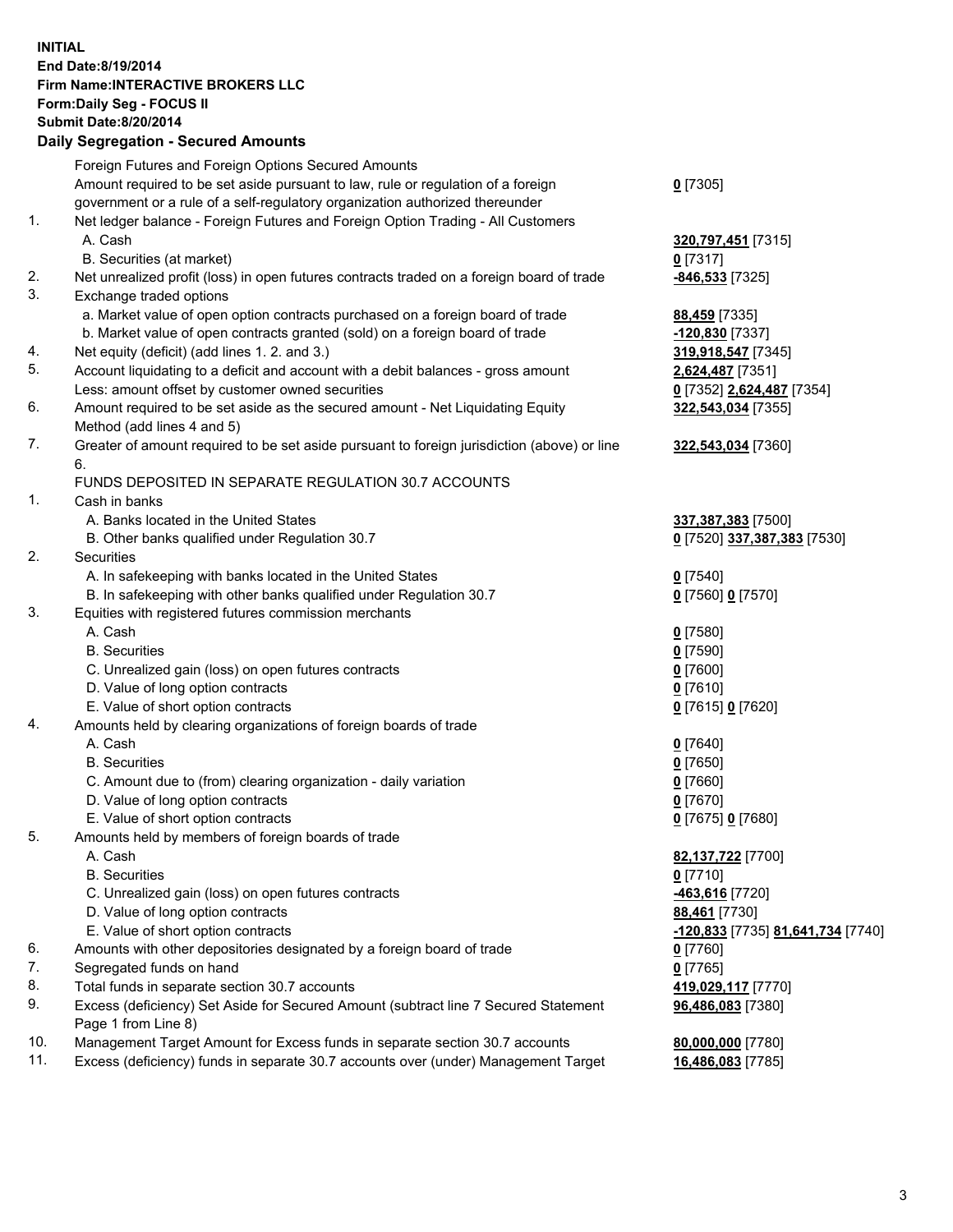**INITIAL End Date:8/19/2014 Firm Name:INTERACTIVE BROKERS LLC Form:Daily Seg - FOCUS II Submit Date:8/20/2014 Daily Segregation - Segregation Statement** SEGREGATION REQUIREMENTS(Section 4d(2) of the CEAct) 1. Net ledger balance A. Cash **2,313,382,859** [7010] B. Securities (at market) **0** [7020] 2. Net unrealized profit (loss) in open futures contracts traded on a contract market **-47,482,650** [7030] 3. Exchange traded options A. Add market value of open option contracts purchased on a contract market **77,756,158** [7032] B. Deduct market value of open option contracts granted (sold) on a contract market **-157,191,196** [7033] 4. Net equity (deficit) (add lines 1, 2 and 3) **2,186,465,171** [7040] 5. Accounts liquidating to a deficit and accounts with debit balances - gross amount **3,162,478** [7045] Less: amount offset by customer securities **0** [7047] **3,162,478** [7050] 6. Amount required to be segregated (add lines 4 and 5) **2,189,627,649** [7060] FUNDS IN SEGREGATED ACCOUNTS 7. Deposited in segregated funds bank accounts A. Cash **369,967,649** [7070] B. Securities representing investments of customers' funds (at market) **1,081,829,231** [7080] C. Securities held for particular customers or option customers in lieu of cash (at market) **0** [7090] 8. Margins on deposit with derivatives clearing organizations of contract markets A. Cash **9,361,395** [7100] B. Securities representing investments of customers' funds (at market) **84,473,974** [7110] C. Securities held for particular customers or option customers in lieu of cash (at market) **0** [7120] 9. Net settlement from (to) derivatives clearing organizations of contract markets **-998,321** [7130] 10. Exchange traded options A. Value of open long option contracts **1,502,377** [7132] B. Value of open short option contracts **-2,945,798** [7133] 11. Net equities with other FCMs A. Net liquidating equity **-72,511,552** [7140] B. Securities representing investments of customers' funds (at market) **914,879,233** [7160] C. Securities held for particular customers or option customers in lieu of cash (at market) **0** [7170] 12. Segregated funds on hand **0** [7150] 13. Total amount in segregation (add lines 7 through 12) **2,385,558,188** [7180] 14. Excess (deficiency) funds in segregation (subtract line 6 from line 13) **195,930,539** [7190] 15. Management Target Amount for Excess funds in segregation **155,000,000** [7194]

16. Excess (deficiency) funds in segregation over (under) Management Target Amount Excess

**40,930,539** [7198]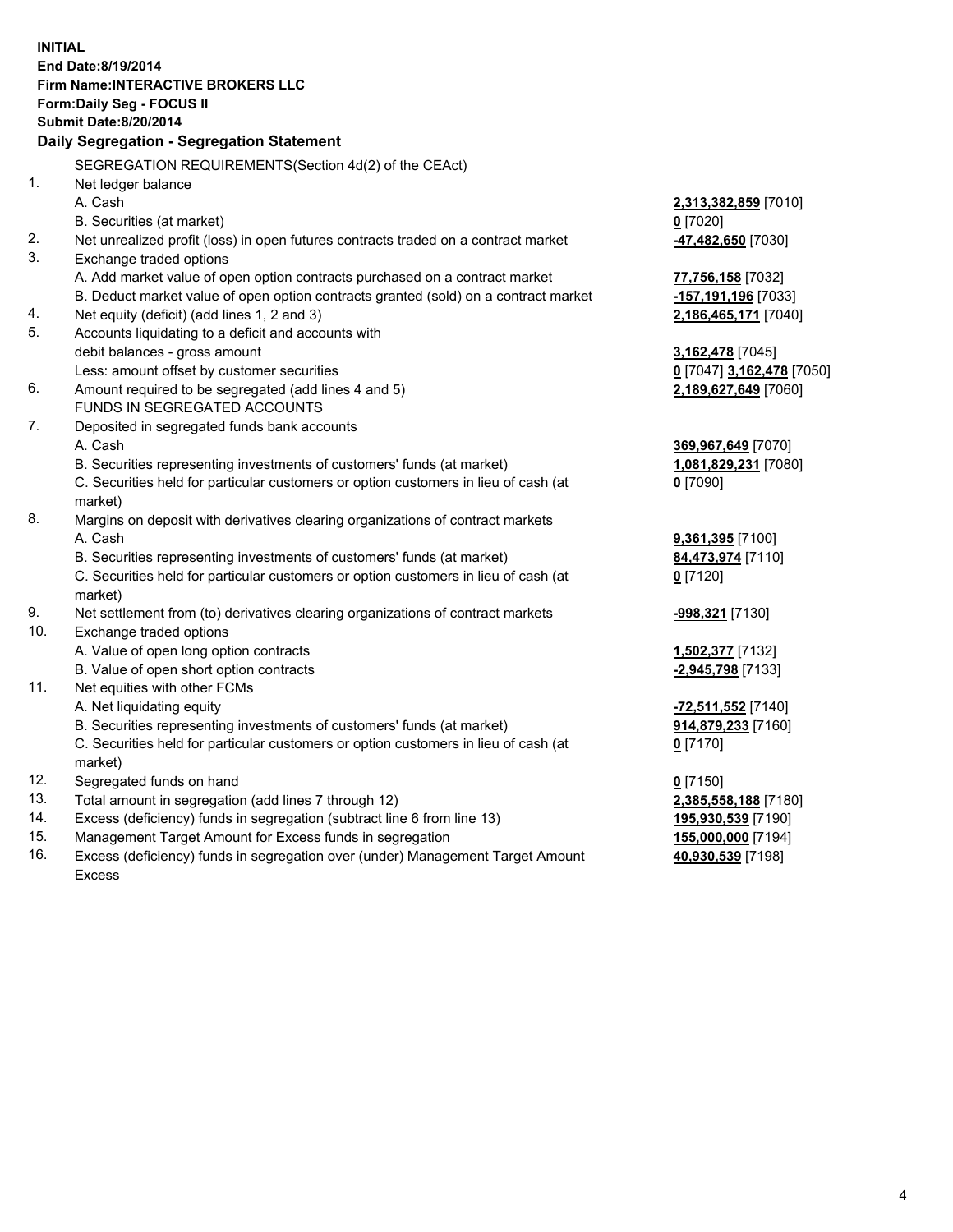## **INITIAL End Date:8/19/2014 Firm Name:INTERACTIVE BROKERS LLC Form:Daily Seg - FOCUS II Submit Date:8/20/2014 Daily Segregation - Supplemental**

| $\blacksquare$           | Total gross margin deficiencies - Segregated Funds Origin                                      | 273,127 [9100] |  |
|--------------------------|------------------------------------------------------------------------------------------------|----------------|--|
| $\overline{\phantom{a}}$ | Total gross margin deficiencies - Secured Funds Origin                                         | $0$ [9101]     |  |
| $\blacksquare$           | Total gross margin deficiencies - Cleared Swaps Customer Collateral Funds Origin               | $0$ [9102]     |  |
| $\blacksquare$           | Total gross margin deficiencies - Noncustomer and Proprietary Accounts Origin                  | $0$ [9103]     |  |
| $\blacksquare$           | Total number of accounts contributing to total gross margin deficiencies - Segregated          | 5[9104]        |  |
|                          | Funds Origin                                                                                   |                |  |
| $\blacksquare$           | Total number of accounts contributing to total gross margin deficiencies - Secured             | $0$ [9105]     |  |
|                          | Funds Origin                                                                                   |                |  |
| $\blacksquare$           | Total number of accounts contributing to the total gross margin deficiencies - Cleared         | $0$ [9106]     |  |
|                          | Swaps Customer Collateral Funds Origin                                                         |                |  |
| $\overline{\phantom{a}}$ | Total number of accounts contributing to the total gross margin deficiencies -                 | $0$ [9107]     |  |
|                          | Noncustomer and Proprietary Accounts Origin                                                    |                |  |
|                          | Unlead a copy of the firmle delly margin report the $\mathsf{ICM}$ uses to issue margin selle. |                |  |

Upload a copy of the firm's daily margin report the FCM uses to issue margin calls which corresponds with the reporting date.